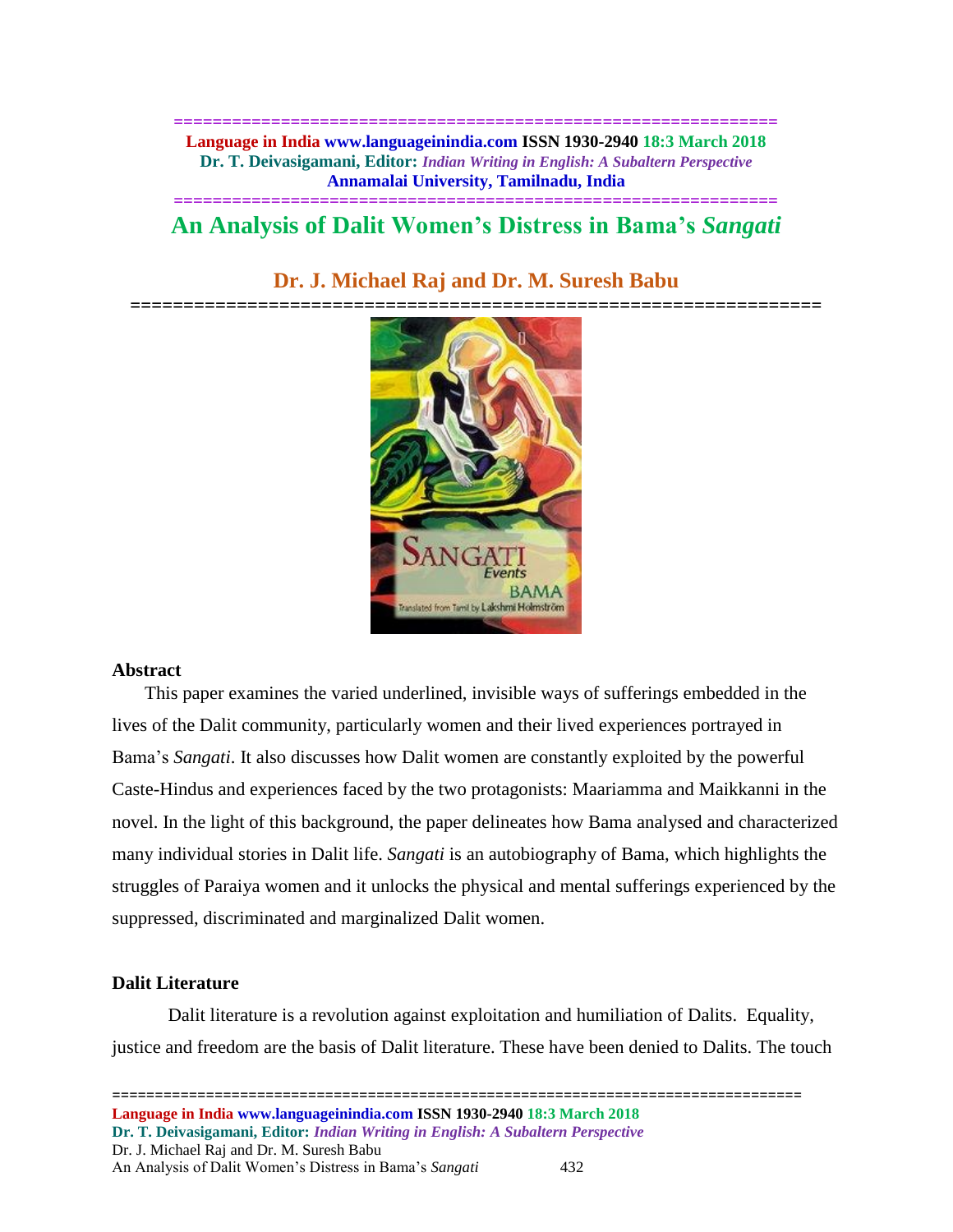of Dalit, the shadow of Dalit and the voice of Dalit treated as impure. After the independence, Dalits became aware of their self-respect and equality it is because of the movement of Dr. Ambedkar. A common man is the real hero of this literature. He revolts against inhumane oppression and wins in his struggle of self-respect. This is the real beauty of this literature. The emergence of political leaders from Dalit community and their identities, which coincide with the emergence of Dalit literature. The term 'Dalit' means the oppressed, broken and downtrodden. It is not a new word. It was used in Hindi in 1930 as 'depressed classes'.



Dalit literature was disregarded for a long time and not taken seriously in the literary circles. The publication of translations from modern Marathi literature entitled 'Poisoned Bread' edited by Arjun Dangle ignited debates in the literary circles. Then, Arun Prabha Mukherjee who translated Omprakesh Valmiki's 'Joothan' into English that gave a wider acceptance and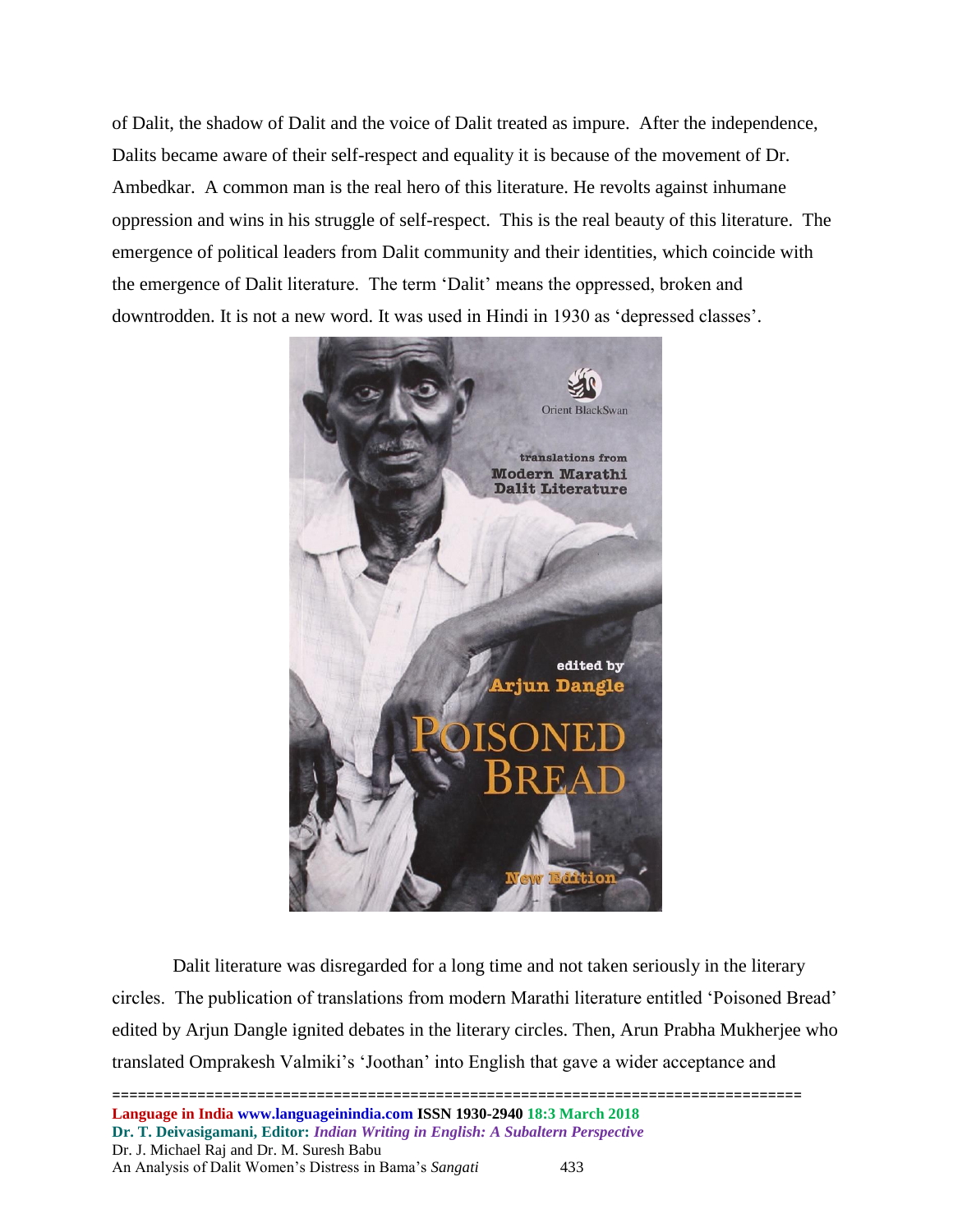circulation of Dalit literature in and outside of India. There is an anthology entitled 'No Alaphabet in Sight' edited by Suche Tharu and K. Sathyanarayana opens up new debates on the long history of Dalit literature and its current prominence in the contemporary scene of literature and politics. It also shows how Dalit literature moves beyond the other forms of literature.

### *Sangati*

The novel *Sangati* (Events) deals with several generations of women. The older women belong to narrators narrating the grandmothers' generation, VelliammaKizhavi's generation and downward generation. If a woman belongs to Dalit community, she has to suffer in two ways. The first being a woman and second is belonging to the lowest community. Bama's *Sangati* is a unique Dalit feminist narrative carrying autobiographical elements of the whole community. It focuses the double oppression of females. The novel has several individual stories, anecdotes and memories that portray the events taking place in the life of women in Paraiyar community in Tamilnadu. Women are presented in *Sangati* as daily wage earners. They earn less than men do. However, the money earned by men, can spend as they please whereas women have to bear the financial burden of running the family. Women are also regular victim to sexual harassment and abused in the place of work. In this novel Marriamma tells a lot about the sexual assault faced by her and her community women and their inability to stand up against it. The physical violence is realistically portrayed in this novel like lynching, whipping and canning by fathers, husbands and brothers.

# **Thirty-Five Characters**

*Sangati* was written in Tamil then translated into English by Laxmi Halmstrom. The whole narrative is divided into twelve chapters having more than thirty-five characters. The word Sangati means events. It carries an autobiographical element in its narrative, but it is the story of a whole community and not an individual. The condition of Dalits was very vulnerable as they were not allowed to enter into temple and schools for education. In Indian social hierarchy, Dalits get the lowest status. Observing all, Bama expresses caste and gender problems both outside and inside the community. According to Bama "All women in the world are second class citizens. For Dalit women the problem is grave. Their Dalit identity given them a different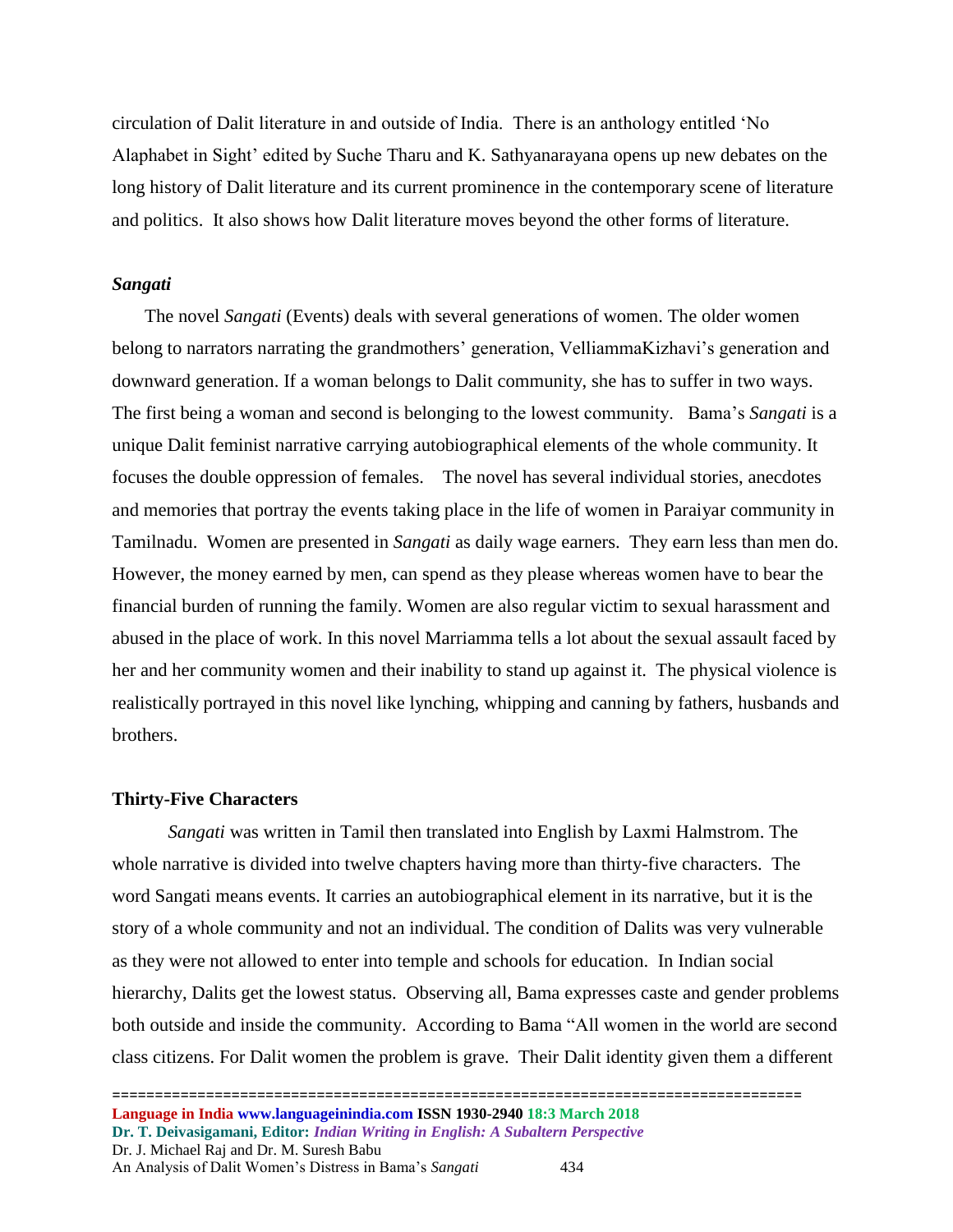set of problems. The Experience a total leak of social status. Even they are not considered dignified human beings. My stories are based on these aspects of Dalit culture…." (Ranjana 2-3)

### **Psychological Stress**

Bama expresses the psychological stress in this novel. "The subject matter of the novel is 'human relationships…'in which are shown the directions of men's soul," As Dorothy van Ghent (1953) says in the book The English Navels: Form and Function. Her language is different from other Indian writers. She uses more Tamil Dalit slogans and addresses the village women as Amma such as Vellaiamma, Maarriamma and Pecchiamma. She uses various Tamil words to name the places, months, festivals, rituals, customs, clothes and occupations. In this novel, women address one another and share their everyday experiences sometimes with anger or pain. The language of this novel is full of sexual references. She bridges the spoken and written styles of Tamil by breaking the rules of grammar and spellings. She also says that "man can humiliate woman many times, he can disrespect a woman, it is very normal. But in this partial double minded society woman has no right to spoken out anything. This is acceptable to all". She feministically voices out the grievances of Paraiya women. Characters like VellaiyammaPaati and a small girl and the narrator herself, who learn the story from her grandmother.

#### **Ways of Women and How They are Treated**

*Sangati* examines "the difference between women and their different ways in which they are subject to apportion and their coping strategies". Bama focuses the protests against all forms of oppression and sufferings faced by Dalit women in the first half of Sangati. But later part of Sangati moves away from the state of depression and frustration. Instead, it presents a positive identity to Dalit women focusing their inner strength and vigor. The writer attracts our mind towards the education system about Dalit community. She gives the example of Pecchiamma belonging to Chakkili community studied up to fifth class. The girls of that community don't go to school that much.

# **Child Birth**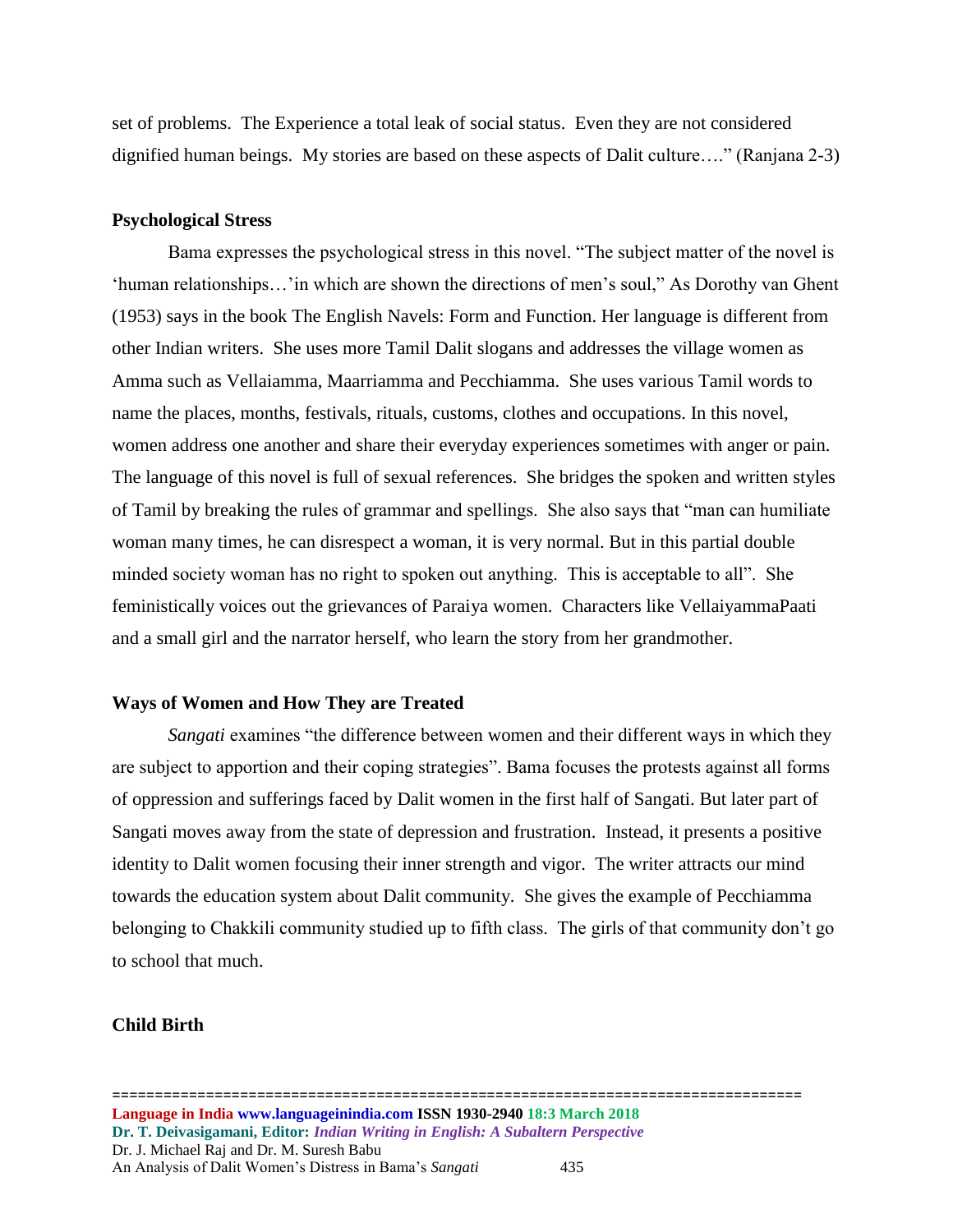This novel is introduced with the capability of Patti in attending every childbirth in the village. She can even handle the most difficult cases "It didn't matter if the umbilical cord was twisted round the baby, if the baby lay in a breech position, if it was a premature birth, or a case of twins. She delivered the baby safely, separating mother and child, without harming either". (1-2). Most people know Patty very well and like Patti very much because of this. People themselves feel in and around of villages that she had a lucky hand. However, the upper caste people don't approach Patti in attending the childbirth even the situation is worst because " she was a Paraichi". (1)

# **Sexual Exploitation**

Maarriamma faces sexual exploitation in the hands of the upper caste land owner KumarasamiAyya. One day, Maarriamma gathered firewood as usual and returned home in the burning heat carrying her bundle. Seeing water in the nearby irrigation pump-set, she goes to drink water. When she goes to drink water, KumarasamiAyya seizes her hand and pulls her inside the pump set. However, she escapes and says it to her friends; they said "That landowner is an evil man, fat with money. He's upper caste as well. How can even try to stand up to such people? Are people going to believe their words or ours?" (20) However, KumarasamiAyya gets afraid of his reputation and so he hurries to the village and complains to the headman of the Paraiya community named the Naattaamai by saying "Just today that girl Maariamma, daughter of Samudrakani, and that Mnukkayi's grandson Manikkam were behaving in a very dirty way". (20) During the inquiry in the village, Maariamma and Manikkam come to the centre of the circle and then greet the elders by falling down and prostrate themselves at full length. Hence then, they are asked to stand each to one side with folded arms. At last, Mariamma falls down and asks for forgiveness and so the Naattaamai asks her to pay Rs 200 as fine and ManikkamRs 100. The Naattaamai ends the proceedings by saying "It is you female chicks who ought to be humble and modest. A man may do a hundred things and still get away with it. You girls should consider what you are left with, in your bellies". (26)

# **Suffering of a Young Girl**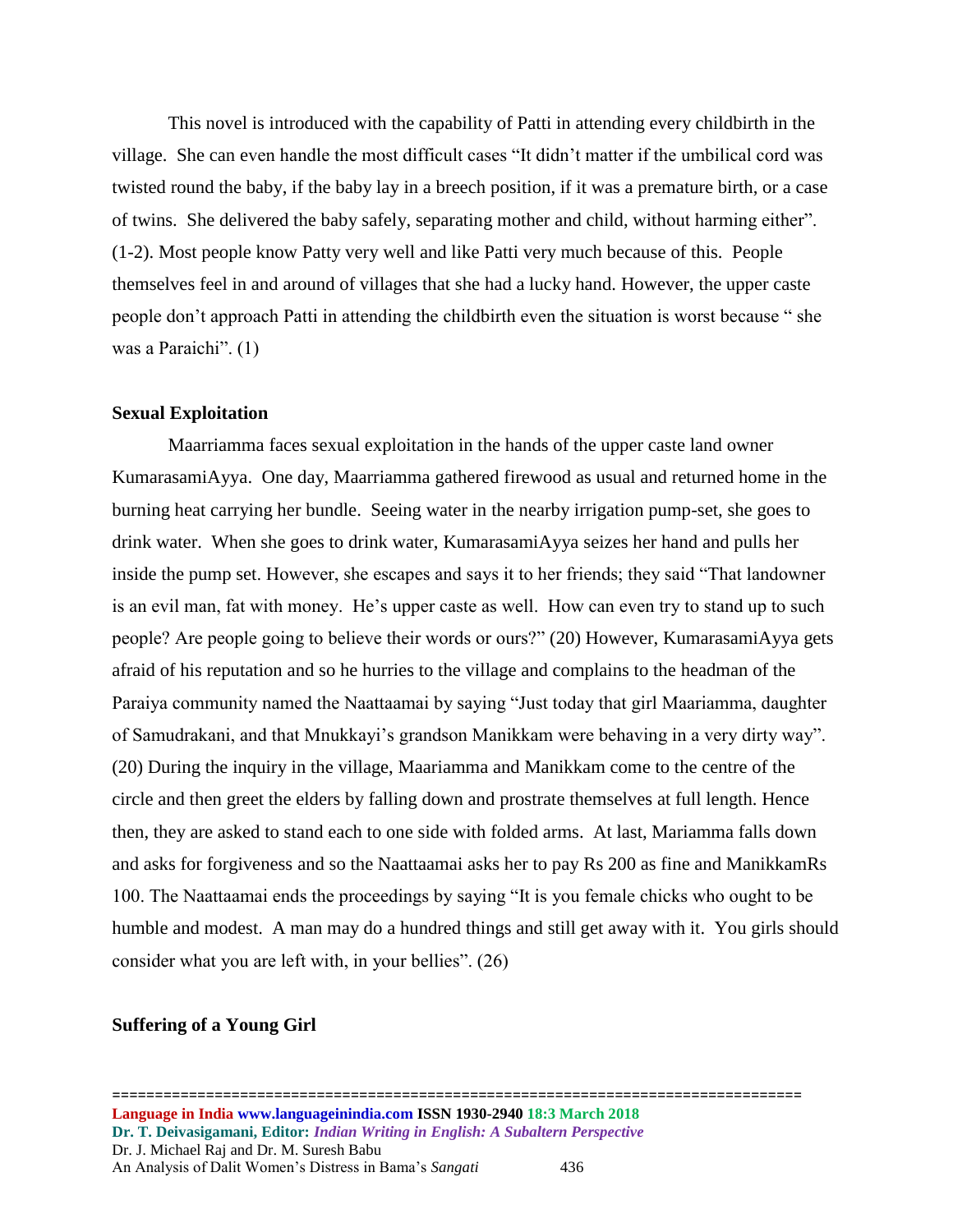The seventh chapter portrays the inconsolable sufferings faced by eleven years old little girl Maikkanni. Perhaps she was born unlucky because soon after her birth, her father becomes friendly with another woman and so the family responsibilities fall on her shoulder. Her mother is pregnant for the seventh time therefore she finds very difficult to go for a job. However, if she is laid up at home, the children will starve to death. She says that when "Maikkani has grown up a bit and can go out to work". (69) The day Maikkanni learns to walk, she starts to work as well. When her mother goes out to work in the fields, it is Maikkaani who looks after all the tasks at home. "From the time she woke up, Scrubbed the cooking pots, collected water, washed clothes, gathered firewood, went to the shops, cooked the kanji. She did it all, one after the other". (70) Whenever her mother has a baby, Maikkaani goes off to work in the neighbouring match factory in the town because her mother cannot go for a job. The family is managed on what she earns. After her mother delivered a baby, she goes to work and Maikkaani takes care of the children. "It was Maikkanni who brought up all the five children who were born after her; her mother delivered them into the world and could do no more. Just as soon as one child began to walk, she was ready to deliver the next" (73).

#### **Bama's Feminism**

As a feminist writer Bama's feminism is focused in the Dalit community. As women are powerless, they accept the patriarchal role of men in their life. All her women characters are never empowered with education. Therefore, they are treated as social victims and easy to attack by whoever wishes. As Prasanna Sree says "through the centuries, women in Hindu tradition are depicted as silent sufferers; they have been given a secondary status both in the family and society". Maariamma and Thaayi have faced inexplicable shame in their family life. Their husbands regularly beat them up and also feel that it is their birthright to humiliate and kill their life partners. Maarriamma is unlucky in her whole life. When she was with her parents, she didn't get the love and affection that she expected for. She began to cry when her marriage was arranged with Maanikkam who is a drunkard and does not go for a job and often goes to jail.

When Maariamma knew his character, she refused a lot to marry him. Finally, she was compelled to accept him. Since she got married with Maanikkam, she suffered with beatings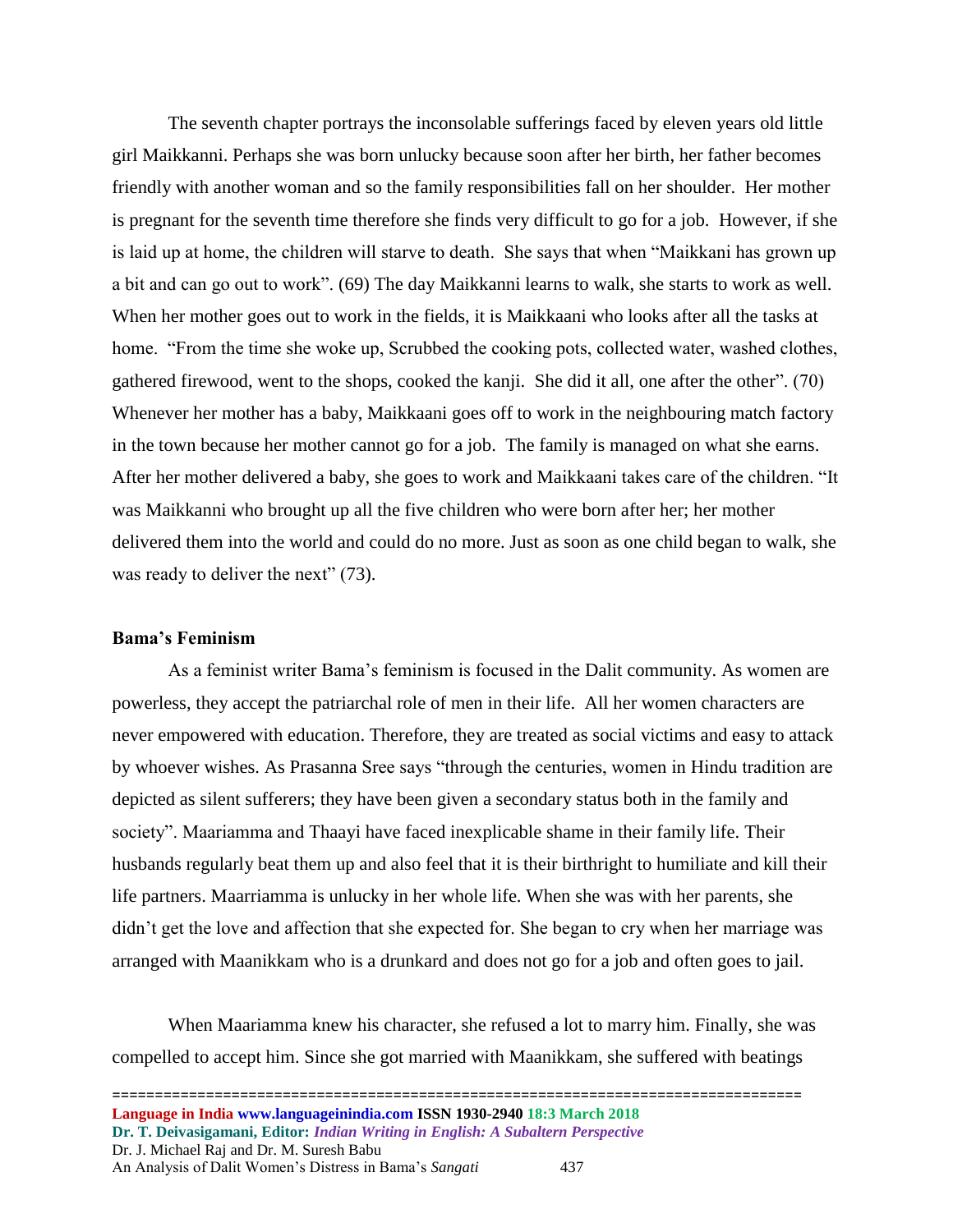every day. She was completely made as a scapegoat that people watched helplessly. The Paraya men were speechless when she was victimized for molestation by KumarasamiAyya. They get afraid of losing their favours especially jobs and don't have the power to question the upper class person. So, Bama Says in her book *Sangati* "we must be strong. We must show by our own resolute lives that we believe ardently in our independence. I told myself that we must never allow our minds to be worn out, damaged, and broken in the belief that this is our fate, just as we work hard so long as there is strength in our bodies, so too, we must strengthen our hearts and minds in order to survive" (59).

# **To Conclude**

This paper presented the sufferings faced by Dalit women from their childhood. Women are considered inferior to men and given less care. Their consciousness of ignorance burns in the heart of Bama. Samundrakani and Pechiamma are the prime victims of marginalization. From the readings of Sangati, the similar issues have been identified in the form of sufferings in many chapters. Through Sangati, Bama holds the mirror up to the heart of Dalit women and makes an appeal for a change and betterment of the life of Dalit women in different fields including sex, gender discrimination, equal opportunity in work force, education rights, etc.

## **References**

Bama, Sangati.translated from Tamil by Lakshmi Holmstrom, Oxford University Press, New Delhi, 2005.

====================================================================

Ghent, D.B.V.1953. The English Novels: Form and Function. New York: Harper and Row. Ranjana Singh, Dalit Women Identity in Bama's Sangati, The Criterion Journal, Vol.4, Oct 2013.

Rosalind O'Hanlon, Caste, Conflict and Ideology, South Asian Studies, Cambridge U P, 1985. Sharankumar Limbale, Generally about books: Dalit Literature & Dalit writer, May 2013. Sree, Prasanna. Inching Towards Freedom: Women in the works of Indian women Novelists.

 New Lights on Women Novelists in English. Ed. Prasanth, Amarnath. New Delhi: Sarup & Sons, 2003. ==================================================================================

Dr. J. Michael Raj Dr. M. Suresh Babu Asst. Prof of English Asst. Prof of English SRM Institute of Science & Technology SRM Institute of Science & Technology Chennai

================================================================================= **Language in India www.languageinindia.com ISSN 1930-2940 18:3 March 2018 Dr. T. Deivasigamani, Editor:** *Indian Writing in English: A Subaltern Perspective* Dr. J. Michael Raj and Dr. M. Suresh Babu An Analysis of Dalit Women's Distress in Bama's *Sangati* 438